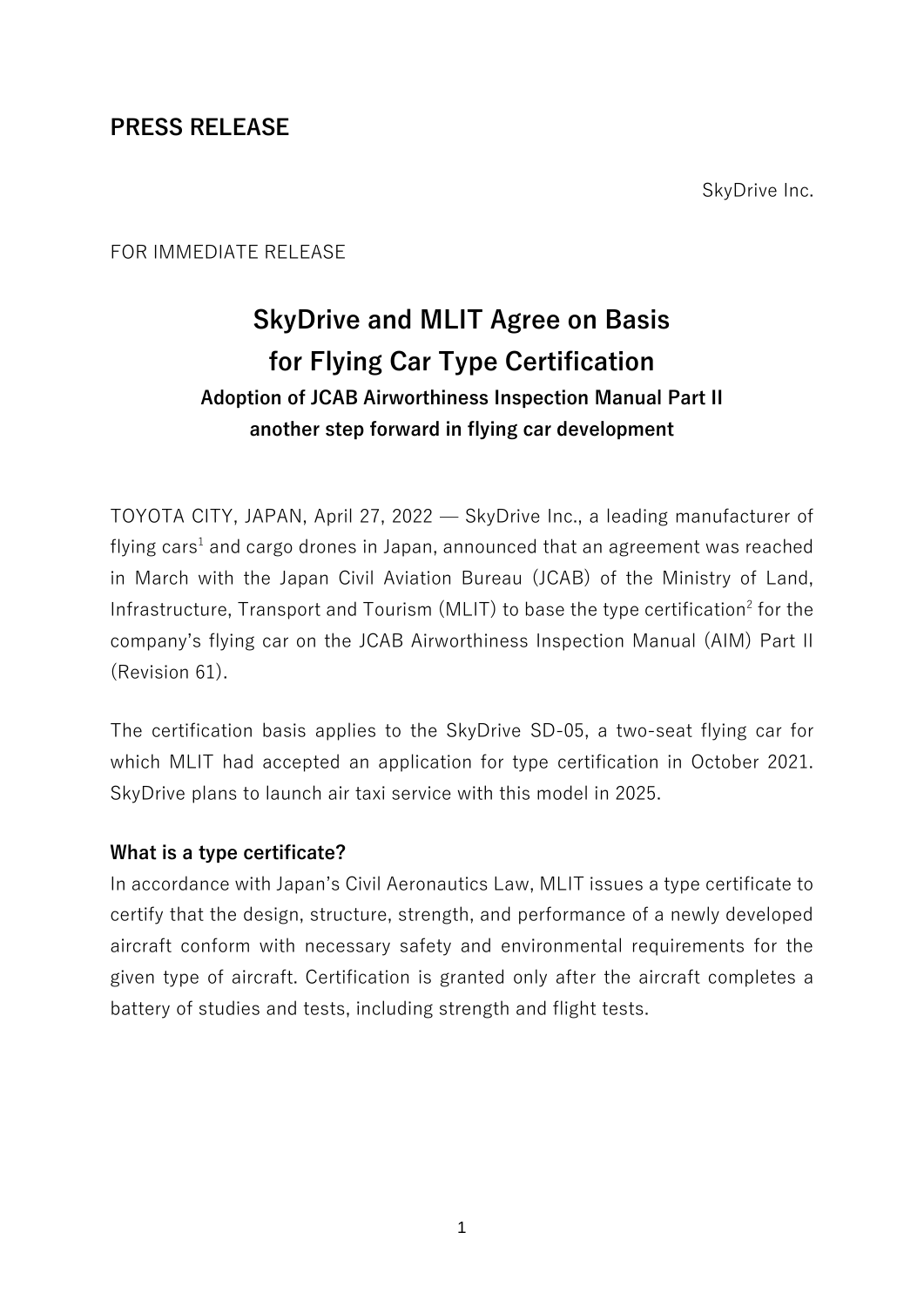SkyDrive development progress in correlation to JCAB type certification



The SkyDrive flying car (eVTOL) differs from conventional aircraft and has no precedent. Therefore, SkyDrive intends to engage in every step in the inspection and certification process in consultation with JCAB, including defining inspection standards, developing a certification plan and establishing a means of demonstration, all in keeping with the process as practiced internationally.

#### **What Is the Airworthiness Inspection Manual (AIM) Part II?**

AIM Part II defines airworthiness conditions for fixed-wing aircraft that carry up to 19 passengers and have a takeoff weight of 8,618 kg (19,000 lb.) or less. Revision 61 is the newest version of the AIM Part II. It allows flexibility in the shape of the air frame and aircraft system. It also establishes standards for testing strength, structure, and performance to validate the safety of the aircraft and its components.

Based on discussions with the Public-Private Council for Air Mobility Revolution<sup>3</sup> regarding safety standards for flying cars, SkyDrive and MLIT agreed to conduct the SD-05's type certification based on AIM Part II. International air transport authorities, including the U.S. Federal Aviation Administration (FAA) and the European Union Aviation Safety Agency (EASA), have adopted standards for eVTOL type certifications equivalent to the Japan Civil Aviation Bureau's AIM Part II.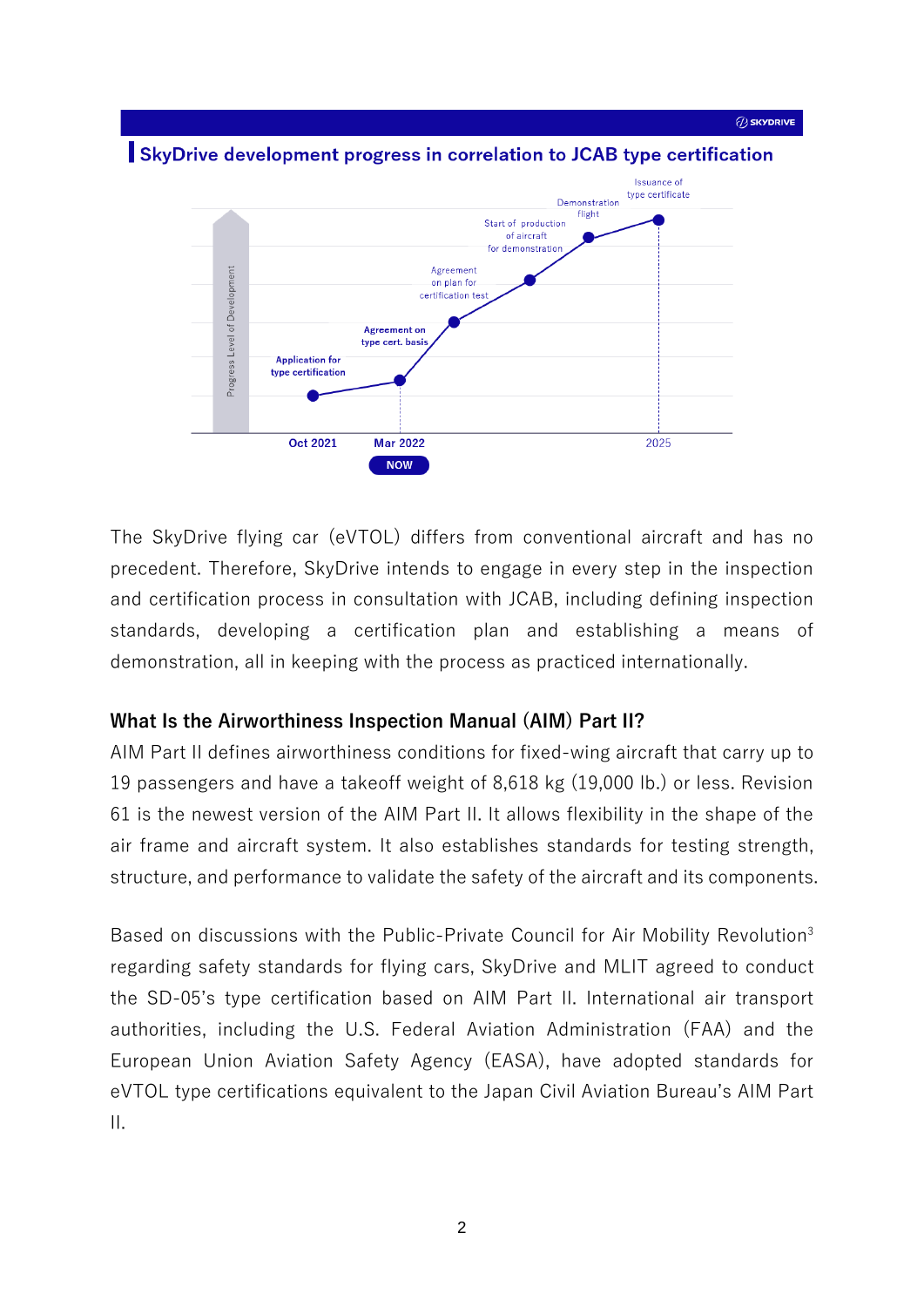# **Comments by Nobuo KISHI, Chief Technology Officer, SkyDrive Inc.:**

"The Japan Civil Aviation Bureau accepted our application for type certification in October 2021. Since then, we have held a series of discussions with the authority regarding ways to develop and design safe aircraft and the means for testing them. We've now come to an agreement with the JCAB to adopt AIM Part II as the basis for type certification. We are very pleased that we have moved a step closer to obtaining a type certificate. From here, we will continue to deepen our partnership with JCAB and discuss plans toward obtaining a type certificate.

"We would like to express our heartfelt gratitude to the government of Japan and MLIT, as well as to the many organizations and companies that have supported our project. We are determined to move ahead with the launch of a flying car business and to ultimately make air mobility a reality for society."

 $^{\text{\tiny{\it{I}}}}$  Flying cars, formally eVTOL (electric vertical takeoff and landing) aircraft, are characterized by electrification, a fully autonomous autopilot, and vertical takeoff and landing. A new advancement in the field of mobility, the development of flying cars is being promoted globally. In Japan, the Public-Private Council for Air Mobility Revolution was established in 2018 for that purpose. The project is expected to lead to taxi services in urban areas, new means of transportation for remote islands and mountainous areas, and emergency transport in times of disaster. A roadmap formulated by the Ministry of Economy, Trade, and Industry (METI) and the Ministry of Land, Infrastructure, Transport, and Tourism (MLIT) anticipates the start of business in 2023 and full-scale deployment in 2030.

 $^2$  Type certification basis may be subject to change in accordance with detailed design verification results.

 $\,$   $^3$  Additional information on the Public-Private Council for Air Mobility Revolution: [https://www.meti.go.jp/english/press/2018/0824\\_001.html](https://www.meti.go.jp/english/press/2018/0824_001.html)